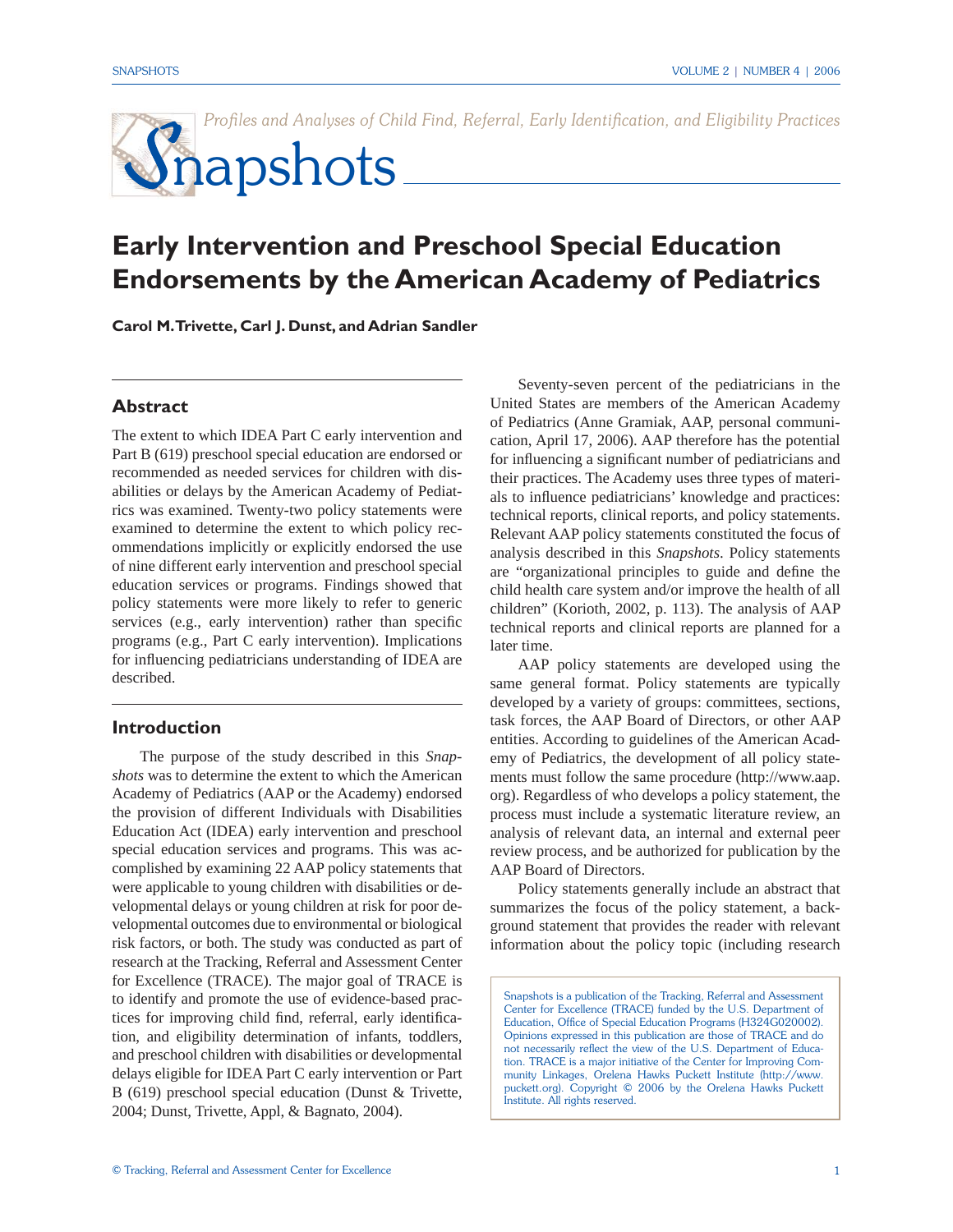findings if appropriate), and conclude with a recommendation section. This last section is where the policy statement focuses the readers' attention on specific practices the AAP feels are most important for pediatricians to adopt and use. The policy statements reviewed in this study included as few as 4 or 5 recommendations while others included 10 or more recommendations. The recommendation section was the source of information for determining whether the policy prescribed or endorsed the provision of the services and programs that were the focus of this investigation.

The analysis of the AAP policy statements was considered important because the recommendations made to AAP members, and the ways in which the policy recommendations are framed, potentially influence pediatricians' beliefs about and prescriptions of different kinds of medical and nonmedical services, treatments, and interventions. More specifically, we were interested in determining the level of specificity of the policy statement recommendations in terms of both generic (e.g., early intervention) and specific (e.g., IDEA Part C early intervention) recommendations.

#### **Method**

#### *Policy Statements*

The unit of analysis in this study was the recommendations in 22 policy statements approved and published by the AAP between 1995 and 2003. The entire list of policy statements available on the American Academy of Pediatrics Web page (http://aappolicy.aappublications. org) was first reviewed by two of the study investigators to identify policy statements that were most relevant to young children birth to 5 years of age with disabilities or developmental delays or children at risk for delays. Twenty-five policy statements were identified initially. Three policy statements were subsequently excluded from analysis because, on closer inspection, the age of the children constituting the focus of the policy statements did not include children birth to 5 years of age. Table 1 lists the 22 policy statements that were examined in this study.

The policies constituting the focus of analysis were developed by a variety of AAP committees and groups either alone or jointly. Nine of the 22 policies were developed by the Committee on Children with Disabilities; three were developed by the Committee on Early Childhood, Adoption and Dependent Care; three were developed by the Committee on Genetics; and one policy was developed by the Committee on Pediatric Aids. Two policies were developed jointly by two committees (Committee on Children with Disabilities and Committee on Child Abuse and Neglect; and Committee on Children with Disabilities and Committee on Substance Abuse)

and two policies were developed by the Task Force on Newborn and Infant Hearing and the Medical Home Initiatives for Children with Special Needs Project Advisory Committee. Two policy statements were developed by AAP groups other than standing committees.

For purposes of analyses, the policy statements were grouped according to the type of committee that developed the policies: (1) those with a focus on children with developmental disabilities (DD) and (2) those that did not focus specifically on children with disabilities (NonDD). Twelve of the policies were developed solely by or in conjunction with a committee or group whose focus was children with disabilities (e.g., Committee on Children with Disabilities) and 10 policy statements were developed by the Committee on Early Childhood, Adoption, and Dependent Care; Committee on Pediatric Aids; and Committee on Fetus and Newborn.

#### *Procedure*

Each policy statement was examined and scored by two raters. The focus of analysis was the recommendation section of each policy statement. The recommendation section was examined to determine the degree of endorsement in terms of nine early intervention and preschool special education services and programs. The services and programs included physical therapy, occupational therapy, speech therapy, behavioral or mental health interventions, early intervention, early childhood special education, IDEA Part C Infant/Toddler Program, IDEA Part B (619) Preschool Special Education, and the Individuals with Disabilities Education Act (IDEA).

Each type of service and program was rated using a 7-point endorsement scale. (See Appendix for a copy of the scale.) The scale ratings were:  $1 =$  Policy recommendation opposes endorsement of the service/program, 3 = Policy recommendations neither implicitly or explicitly endorse nor recommend the provision of the service or program,  $5 =$  Policy recommendations implicitly but not explicitly endorse the provision of the service or program, and  $7 =$  Policy recommendations explicitly endorse the provision of the service or program. Interrater reliability was calculated between two raters using a within 1 point match on the 7-point scale. The mean interrater reliability was 96% agreement ranging from 75% to 100% agreement.

#### *Data Analysis*

The endorsement ratings were analyzed in a number of ways. First, the extent to which each of the services and programs were endorsed for all 22 policy statements combined was examined by calculating for each service and program the percentage of policy statements that were rated as not indicated (1-3), implicit endorsement (4-5) or explicit endorsement (6-7) of the services and programs. Second, the degree of endorsement was com-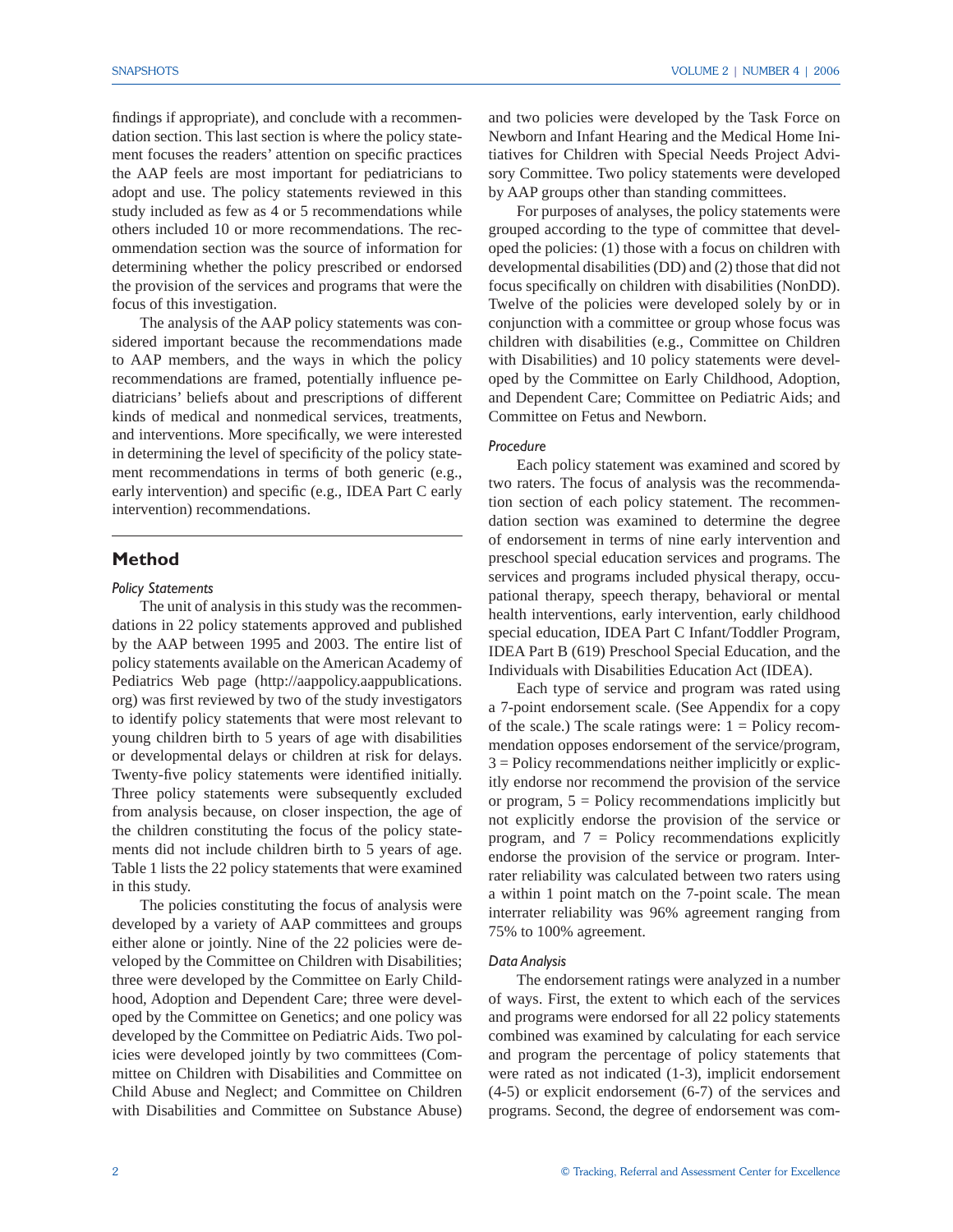## **Table 1**

*List of American Academy of Pediatrics Policy Statements Reviewed*

| Education of Children with Human Immunodeficiency Virus Infection<br>Developmental Issues for Young Children in Foster Care<br>The Pediatrician's Rose in Family Support Programs |
|-----------------------------------------------------------------------------------------------------------------------------------------------------------------------------------|
|                                                                                                                                                                                   |
|                                                                                                                                                                                   |
|                                                                                                                                                                                   |
| Apnea, Sudden Infant Death Syndrome, and Home Monitoring                                                                                                                          |
| General Principals in the Care of Children and Adolescents with Genetic Disorders and Other Chronic Health Conditions                                                             |
| Hospital Discharge of the High-Risk Neonate-Proposed Guidelines                                                                                                                   |
| The Pediatrician's Role in Development and Implementation of an Individual Education Play (IEP) and/or an Individual Family<br>Service Plan (IFSP)                                |
| The Role of the Pediatrician in Prescribing Therapy Services for Children with Motor Disabilities                                                                                 |
| Guidelines for Home Care of Infants, Children, and Adolescents with Chronic Disease                                                                                               |
| Health Supervision for Children with Fragile X Syndrome                                                                                                                           |
| The Pediatrician's Role in the Diagnosis and Management of Autistic Spectrum Disorder in Children                                                                                 |
| Assessment of Maltreatment of Children with Disabilities                                                                                                                          |
| Care Coordination: Integrating Health and Related systems of Care for Children with Special Health Care Needs                                                                     |
| Developmental Surveillance and Screening of Infants and Young Children                                                                                                            |
| Fetal Alcohol Syndrome and Alcohol-Related Neurodevelopmental Disorders                                                                                                           |
| Health Supervision for Children with Down Syndrome                                                                                                                                |
| Health Care Supervision for Children with Williams Syndrome                                                                                                                       |
| Newborn and Infant Hearing Loss: Detection and Intervention                                                                                                                       |
| Provision of Educationally-Related Services for Children and Adolescents with Chronic Diseases and Disabling Conditions                                                           |
| The Medical Home                                                                                                                                                                  |

pared for policy statements developed by committees with a focus on children with developmental disabilities (DD committees) and committees with a more general focus on children (NonDD committees). Third, Cohen's *d* effect sizes were computed to determine the magnitude of the difference in the level of endorsement of the NonDD and DD committees.

#### **Results**

Table 2 shows the degree of endorsement for each of the nine early intervention and preschool special education services and programs for all 22 policy statements combined. No type of service program was explicitly en-

#### **Table 2**

*Percentage of Policy Statement Services and Practices Receiving Different Endorsement Ratings*

|                                                    | <b>Percentages</b>                                         |                                       |                                       |  |  |  |  |
|----------------------------------------------------|------------------------------------------------------------|---------------------------------------|---------------------------------------|--|--|--|--|
| <b>Services/Practices</b>                          | <b>Neither Implicit nor</b><br><b>Explicit Endorsement</b> | <b>Implicit</b><br><b>Endorsement</b> | <b>Explicit</b><br><b>Endorsement</b> |  |  |  |  |
| <b>Physical Therapy</b>                            | 41                                                         | 54                                    |                                       |  |  |  |  |
| Occupational Therapy                               | 41                                                         | 54                                    | 5                                     |  |  |  |  |
| Speech/Language Therapy                            | 41                                                         | 50                                    | 9                                     |  |  |  |  |
| Behavioral/Mental Health Interventions             | 63                                                         | 23                                    | 14                                    |  |  |  |  |
| Early Intervention                                 | 9                                                          | 50                                    | 41                                    |  |  |  |  |
| Part C Infant/Toddler Program                      | 82                                                         | 18                                    | 0                                     |  |  |  |  |
| Early Childhood Special Education                  | 27                                                         | 55                                    | 18                                    |  |  |  |  |
| Part B (619) Preschool Special Education           | 91                                                         | 9                                     | 0                                     |  |  |  |  |
| Individuals with Disabilities Education Act (IDEA) | 59                                                         | 27                                    | 14                                    |  |  |  |  |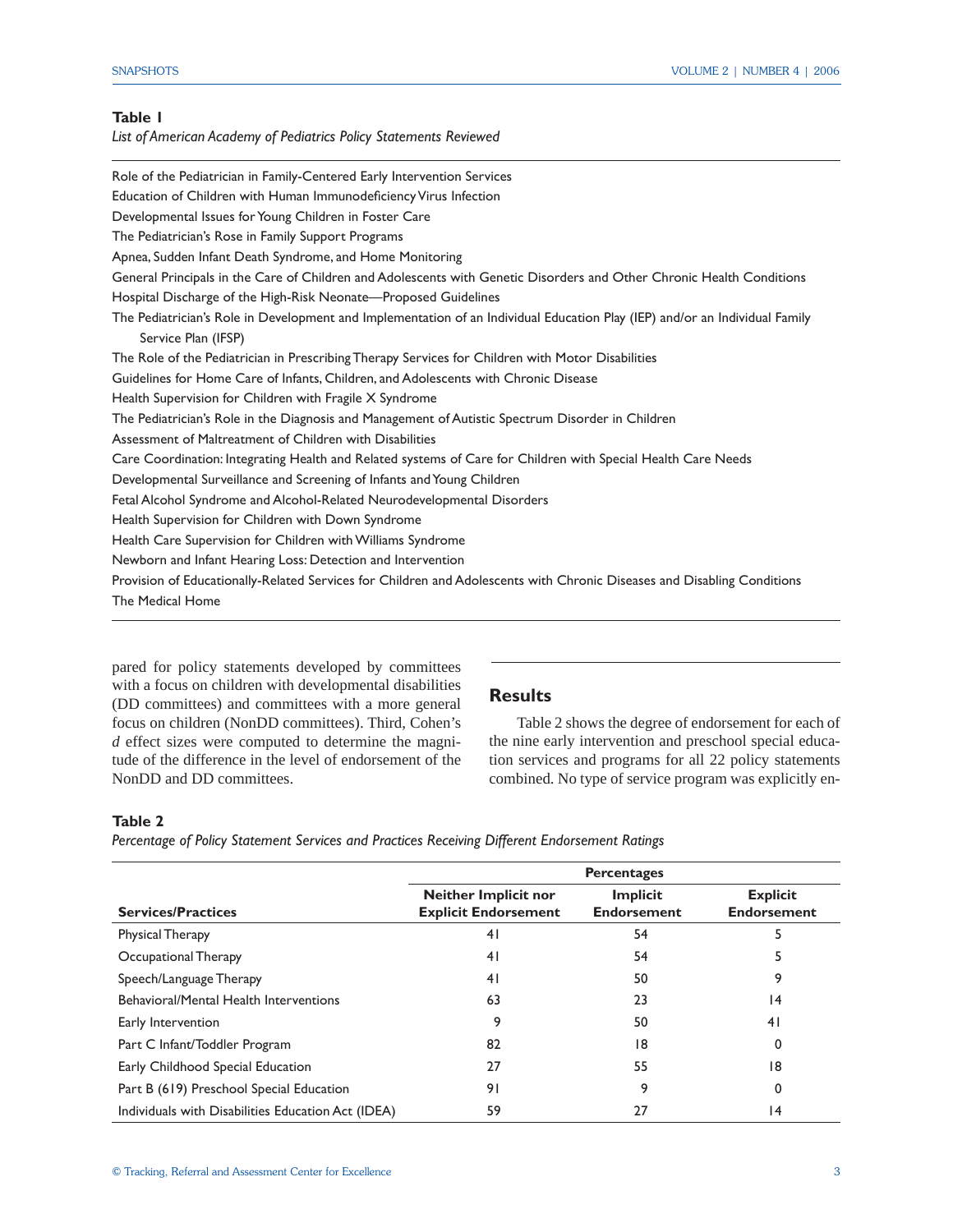dorsed in the largest majority of policy statements. Only one type of service or program (early intervention) was explicitly endorsed in more than a third of the 22 policy statements.

At least half of the policy statements implicitly or explicitly endorsed five services or programs (physical therapy, occupational therapy, speech/language therapy, early intervention, and early childhood special education). Of special note is the fact that IDEA Part C early intervention and IDEA Part B (619) preschool special education are not mentioned implicitly or explicitly in the largest majority of policy statements. This suggests, as we discuss later, that the terms early intervention and special education as used in the policy statements do not necessarily mean IDEA Part C or Part B (619) services or programs.

Table 3 shows the mean endorsement ratings for the policy statements prepared by AAP developmental disability (DD) and nondevelopmental disability (NonDD) committees. The four types of therapies (physical, occupational, speech, and behavioral) were more likely to be endorsed in policy statements prepared by AAP DD committees. The same was the case for early childhood special education. In contrast, IDEA (Individuals with Disabilities Education Act) and IDEA Part C early intervention were more likely to be endorsed in policy statements prepared by AAP NonDD committees.

The extent to which the DD and NonDD committee-developed policy statements varied in terms of the degree of specificity of the type of early intervention or preschool special education endorsed in the policy recommendations is shown in Figure 1. Two patterns of findings are clearly discernable. First, neither implicit nor explicit endorsement of IDEA Part C early intervention and IDEA Part B (619) preschool special education were found in the largest majority of policy statements. Second, both implicit and explicit endorsement of generic nonspecified early intervention (and to a lesser degree early childhood special education) were found in many policy statements.

## **Discussion**

 Findings presented in this *Snapshots* indicate that AAP policy statements applicable to infants, toddlers, and preschoolers potentially eligible for Part C early intervention or Part B (619) preschool special education do not generally include recommendations that either implicitly or explicitly endorse either IDEA service or program. There is, however, considerably more endorsement of generic types of services and programs, including physical, occupational, and speech therapy; early intervention; and special education.

 The analysis of the AAP policy statements were done, in part, because there was some indication that when physicians use the term *early intervention* or *preschool special education*, they do not necessarily mean just the IDEA varieties or those services or programs. As part of conversations with physicians about TRACE and close examination of available documents (e.g., American Academy of Pediatrics, 2003; Rothschild, 2002; Teplin & Escolar, 2000), it was surmised that physicians may be using the terms early intervention and preschool special education in a very broad sense to mean treatments provided to infants, toddlers, and preschoolers by qualified professionals and not necessarily Part C or Part B (619) program personnel. Results from the analyses described in this paper suggest that this may indeed be the case.

Results presented in this paper have at least one im-

#### **Table 3**

*Means, Standard Deviations, and Effect Sizes for the Comparisons of the DD Committee and NonDD Committee Recommendations*

|                                                    | <b>NonDD Comittee</b><br>$(N = 10)$ |           | <b>DD Committee</b><br>$(N = 12)$ |           |           |
|----------------------------------------------------|-------------------------------------|-----------|-----------------------------------|-----------|-----------|
| <b>Services/Practices</b>                          | Mean                                | <b>SD</b> | Mean                              | <b>SD</b> | Cohen's d |
| <b>Physical Therapy</b>                            | 3.50                                | 0.71      | 4.42                              | 1.00      | 1.04      |
| Occupational Therapy                               | 3.50                                | 0.71      | 4.42                              | 1.00      | 1.04      |
| Speech/Language Therapy                            | 3.50                                | 0.71      | 4.50                              | 1.09      | 1.07      |
| Behavioral/Mental Health Interventions             | 3.70                                | 1.49      | 4.00                              | 1.13      | 0.23      |
| Early Intervention                                 | 5.30                                | 1.34      | 5.25                              | 1.42      | $-0.04$   |
| Part C Infant/Toddler Program                      | 3.30                                | 0.37      | 3.17                              | 0.39      | $-0.25$   |
| Early Childhood Special Education                  | 4.30                                | 1.25      | 4.67                              | 1.15      | 0.31      |
| Part B (619) Preschool Special Education           | 3.10                                | 0.32      | 3.08                              | 0.29      | $-0.06$   |
| Individuals with Disabilities Education Act (IDEA) | 4.90                                | 1.52      | 3.17                              | 0.39      | $-1.63$   |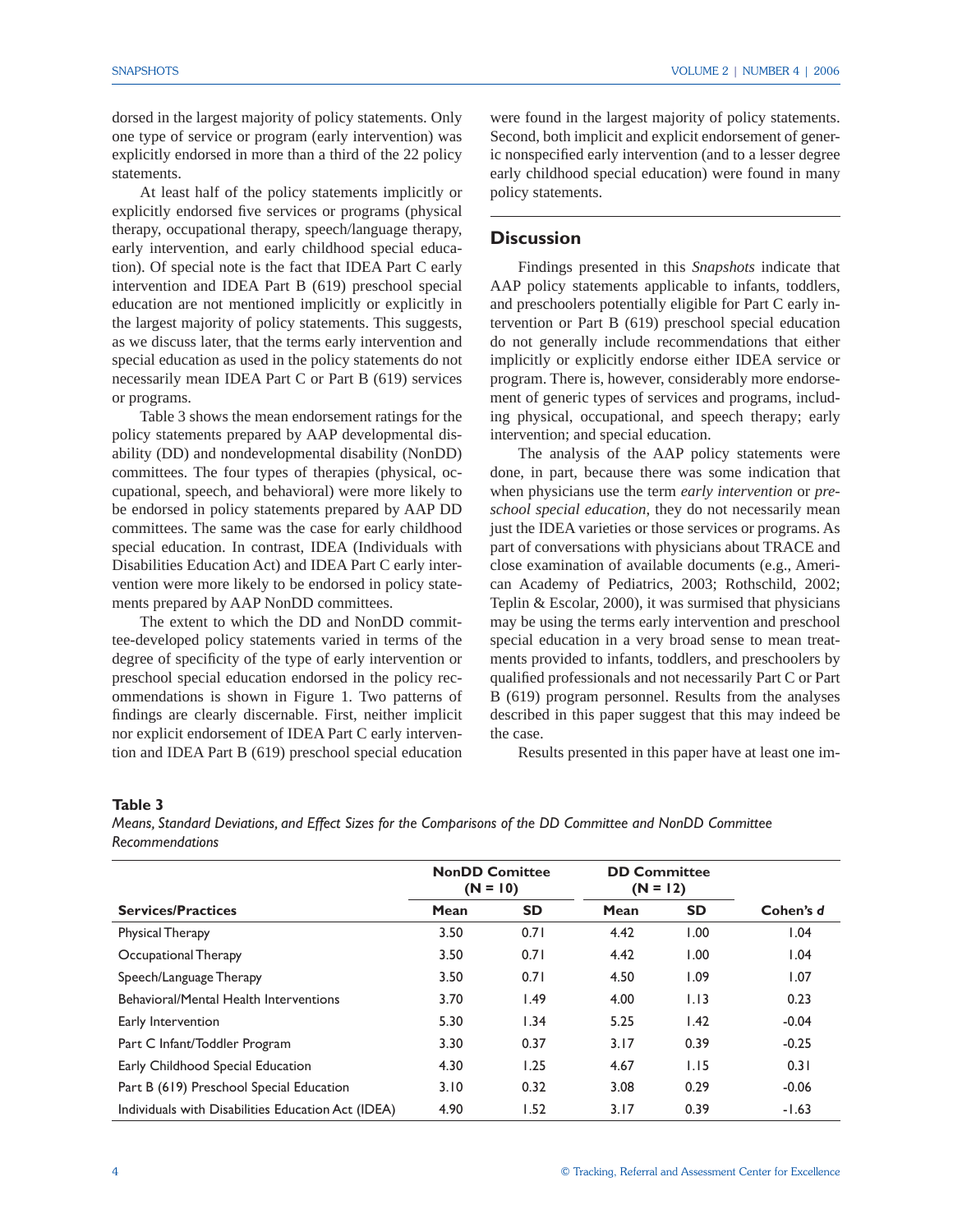**PE R**  $\mathbf C$ **E N T A**

**E**

**F**

<u>ں</u><br>∟

**S**



**Figure 1** Percentage of policy statements at three endorsement levels by DD and NonDD committees.

IDEA Part C Infant/Toddler Program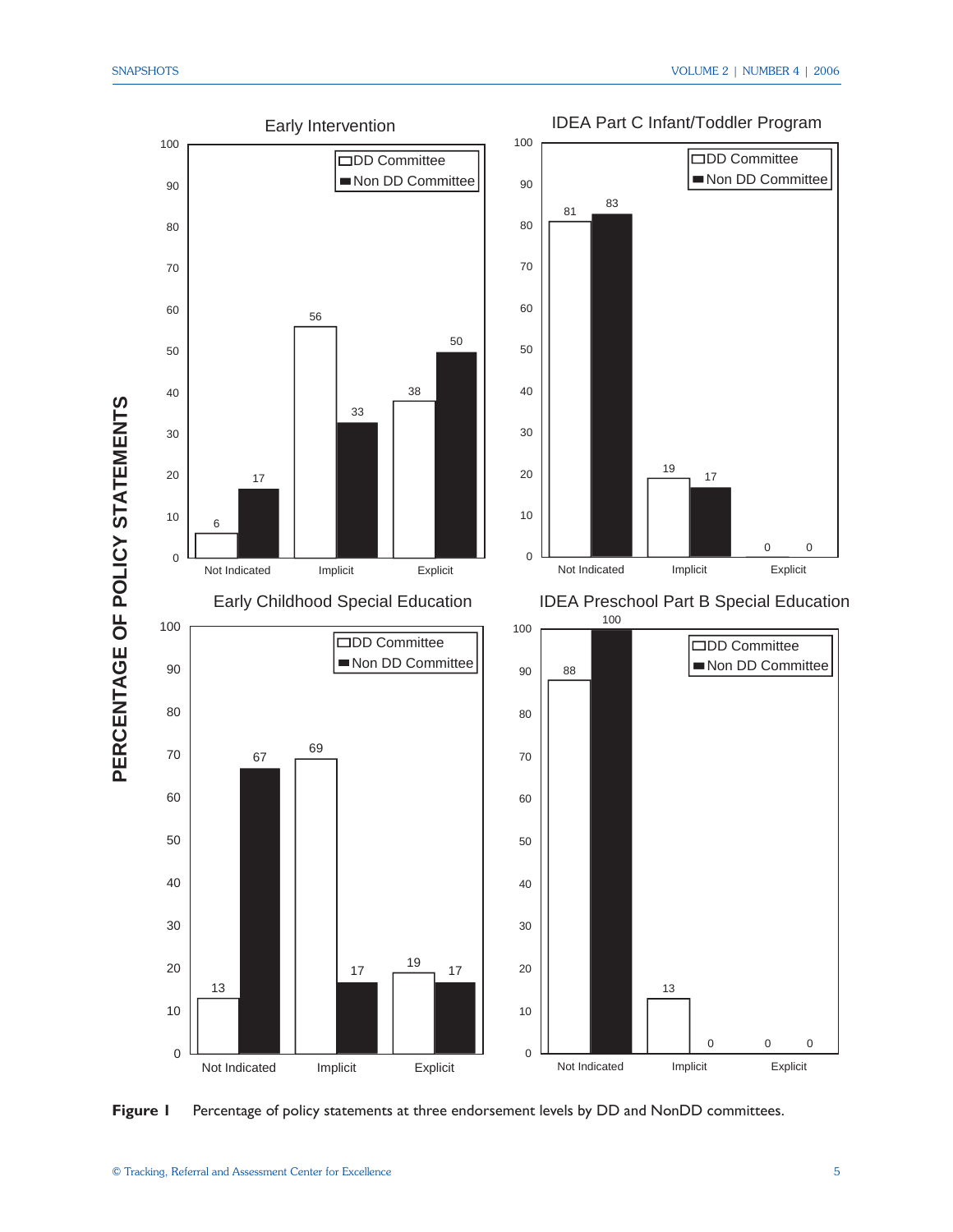plication for improving communications between physicians and early intervention and preschool special education personnel. Most disciplines, including medicine, develop their own terminology that more often than not has discipline-specific meaning. The terms early intervention and, to a lesser degree, preschool special education--if they indeed mean different things to pediatricians and other physicians--suggest that describing Part C and Part B (619) services and programs in language medical professionals understand and use may improve their perceptions and understandings of what a child is likely to receive when they make a referral to a Part C early intervention or Part B (619) preschool special education. A lesson learned from research and practice at TRACE is that the same terminology used by professionals from different disciplines does not necessarily mean the same thing. Even a cursory review of the pediatric literature indicates, for example, that *early intervention* is used in rather diverse ways to describe different kinds of practices (e.g., Harrison & Roush, 1996; Minkovitz et al., 2003; Palti, Zilber, & Kark, 1982; Werner, Joffe, & Graham, 1999). Care is therefore warranted in knowing what early intervention means to medical professionals and how their use of terms influences who, when, and where a referral is made.

#### **Acknowledgments**

 Appreciation is extended to Abigail Underwood for typing, Teresa Imfeld for editing, and Kaki Roberts for final layout of the manuscript.

## **References**

- American Academy of Pediatrics, Division of Health Policy Research. (2003, April). *Identification of children <36 months at risk for developmental problems and referral to early identifi cation programs* [Executive summary] (Periodic Survey of Fellows #53). Elk Grove Village, IL: Author.
- Dunst, C. J., & Trivette, C. M. (2004). Toward a categorization scheme of child find, referral, early identification and eligibility determination practices. *Tracelines, 1*(2), 1-18. Available at http://www. tracecenter.info/tracelines/tracelines\_vol1\_no2.pdf
- Dunst, C. J., Trivette, C. M., Appl, D. J., & Bagnato, S. J. (2004). Framework for investigating child find, referral, early identification, and eligibility determination practices. *Tracelines, 1*(1). Available at http://www.tracecenter.info/tracelines/tracelines\_ vol1\_no1.pdf

Harrison, M., & Roush, J. (1996). Age of suspicion,

identification, and intervention for infants and young children with hearing loss: A national study. *Ear and Hearing, 17*, 55-62.

- Korioth, T. (2002). Academy changes procedure for development of policy statements. *AAP News, 20*, 113.
- Minkovitz, C. S., Hughart, N., Strobino, D., Scharfstein, D., Grason, H., Hou, W., Miller, T., Bishai, D., Augustyn, M., McLearn, K. T., & Guyer, B. (2003). A practice-based intervention to enhance quality of care in the first 3 years of life: The Healthy Steps for Young Children Program. *Journal of the American Medical Association, 290*, 3081-3091.
- Palti, H., Zilber, N., & Kark, S. L. (1982). A communityorientated early intervention programme integrated in a primary preventive child health service: Evaluation of activities and effectiveness. *Community Medicine, 4*, 302-314.
- Rothschild, P. (2002). *The attitudes of pediatricians that*  influence referrals of mildly developmentally de*layed children ages birth to three years old to early intervention occupational therapy*. Unpublished master's thesis, Richard Stockton College of New Jersey, Pomona.
- Teplin, S. W., & Escolar, M. L. (2000, April). *NC early intervention (EI) services and child health providers: Strengthening collaborations: Survey of NC health providers regarding EI services*. Chapel Hill: University of North Carolina at Chapel Hill.
- Werner, M. J., Joffe, A., & Graham, A. V. (1999). Screening, early identification, and office-based intervention with children and youth living in substanceabusing families [Electronic version]. *Pediatrics, 103*, 1099-1112.

## **Authors**

 Carol M. Trivette, Ph.D., is Co-Principal Investigator of the Tracking, Referral, and Assessment Center for Excellence (TRACE) and Research Scientist at the Orelena Hawks Puckett Institute, Morganton, North Carolina (trivette@puckett.org). Carl J. Dunst, Ph.D., is Co-Principal Investigator of the Tracking, Referral and Assessment Center for Excellence (TRACE) and Research Scientist at the Orelena Hawks Puckett Institute in Asheville, North Carolina (dunst@puckett.org). Adrian Sandler, M.D., is the Medical Director of the Olson Huff Child Development Center at Mission Children's Hospital in Asheville, North Carolina; a Clinical Associate Professor of Pediatrics at the University of North Carolina; and Chair of the national Committe on Children with Disabilities of the American Academy of Pediatrics.